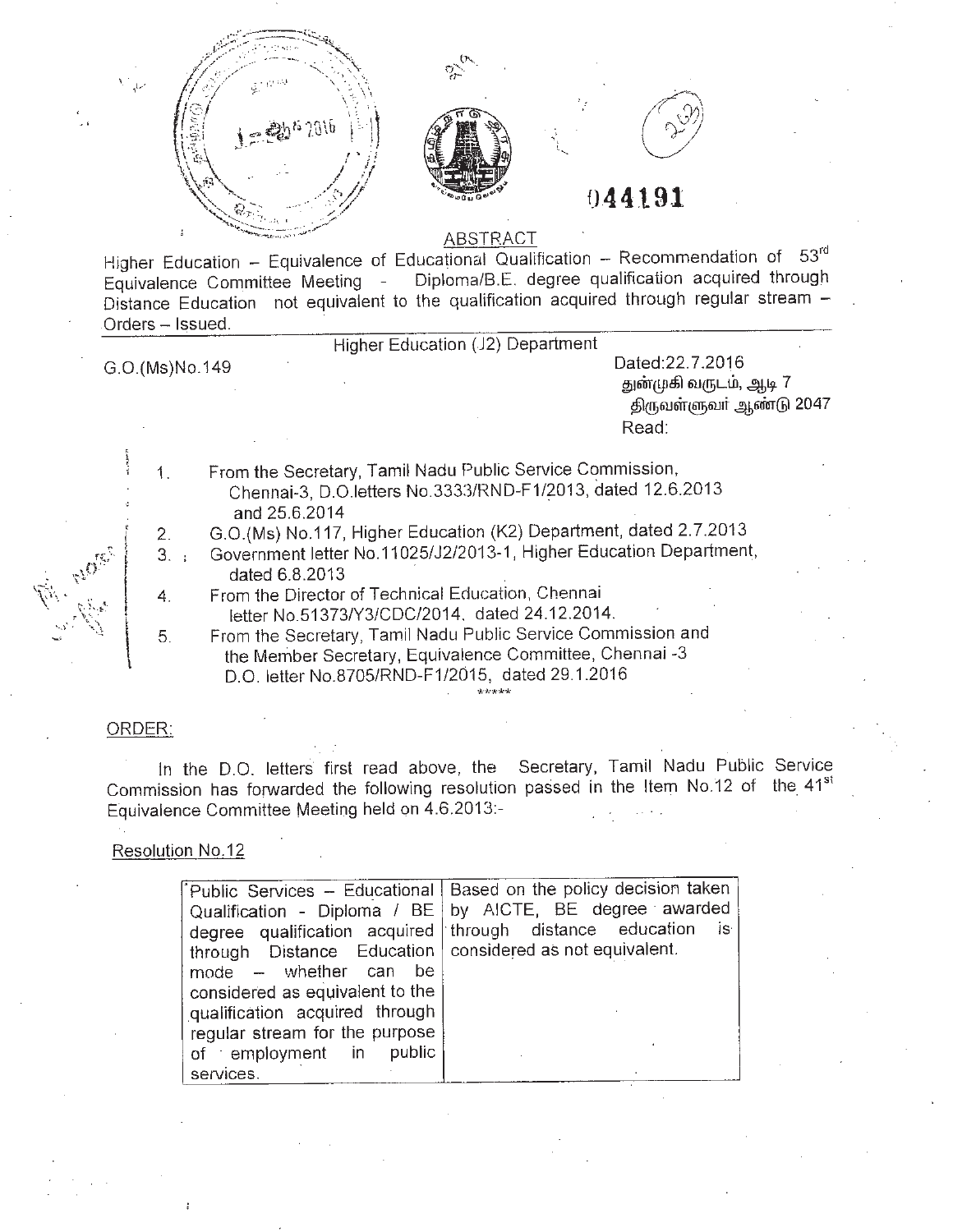In the Government Letter third read above, the Secretary, Tamil Nadu Public Service Commission has been requested to clarify whether any resolution has been passed regarding Diploma acquired through Distance Education mode. In the letter fourth read above, the Commissioner of Technical Education has stated that it has been the policy of the AICTE, not to recognize the qualifications acquired through distance education mode at Diploma, Bachelors and Master's level in the fields of Engineering and Technology (AICTE Public Notice Advertisement No. *UB/02(02)/2010)*

2. In the D.O. letter fifth read above, the Secretary, Tamil Nadu Public Service Commission has forwarded the following resolution passed in the Item No.  $14$ , in the  $53<sup>rd</sup>$ Equivalence Committee Meeting held on 28.1.2016

| Agenda No. 14                                                                                                                                                                                                                                                                                   |                 |
|-------------------------------------------------------------------------------------------------------------------------------------------------------------------------------------------------------------------------------------------------------------------------------------------------|-----------------|
| Public Services - Educational Qualification  <br>- Diploma /B.E., degree qualification<br>acquired through Distance Education mode<br>- whether can be considered as equivalent<br>to the qualification acquired through regular<br>stream for the purpose of Employment in<br>Public Services. | Not Equivalent: |

3. The Government, after careful examination, have decided to accept the recommendation of the 53<sup>rd</sup> Equivalence Committee held on 28.1.2016 in them No.14 and accordingly, direct that the following educational qualification possessed by the candidates is not equivalent to the courses mentioned therein:-

| Name of the courses                                                                                                                                                                                                                                                                                 | Equivalent /Not Equivalent |
|-----------------------------------------------------------------------------------------------------------------------------------------------------------------------------------------------------------------------------------------------------------------------------------------------------|----------------------------|
| Public Sérvices - Educational<br>Qualification - Diploma /B.E.,<br>degree qualification acquired<br>through Distance Education mode<br>- whether can be considered as<br>equivalent to the qualification<br>acquired through regular stream<br>for the purpose of Employment in<br>Public Services. | Not Equivalent             |

(By Order of the Governor)

A.Kathik, Secretary to Government (FAC).

To

\.-The Secretary, Tamil Nadu Public Service Commission, Chennai -3 The Director of Technical Education, Chennai - 25

The Director of Collegiate Education, Chennai -6